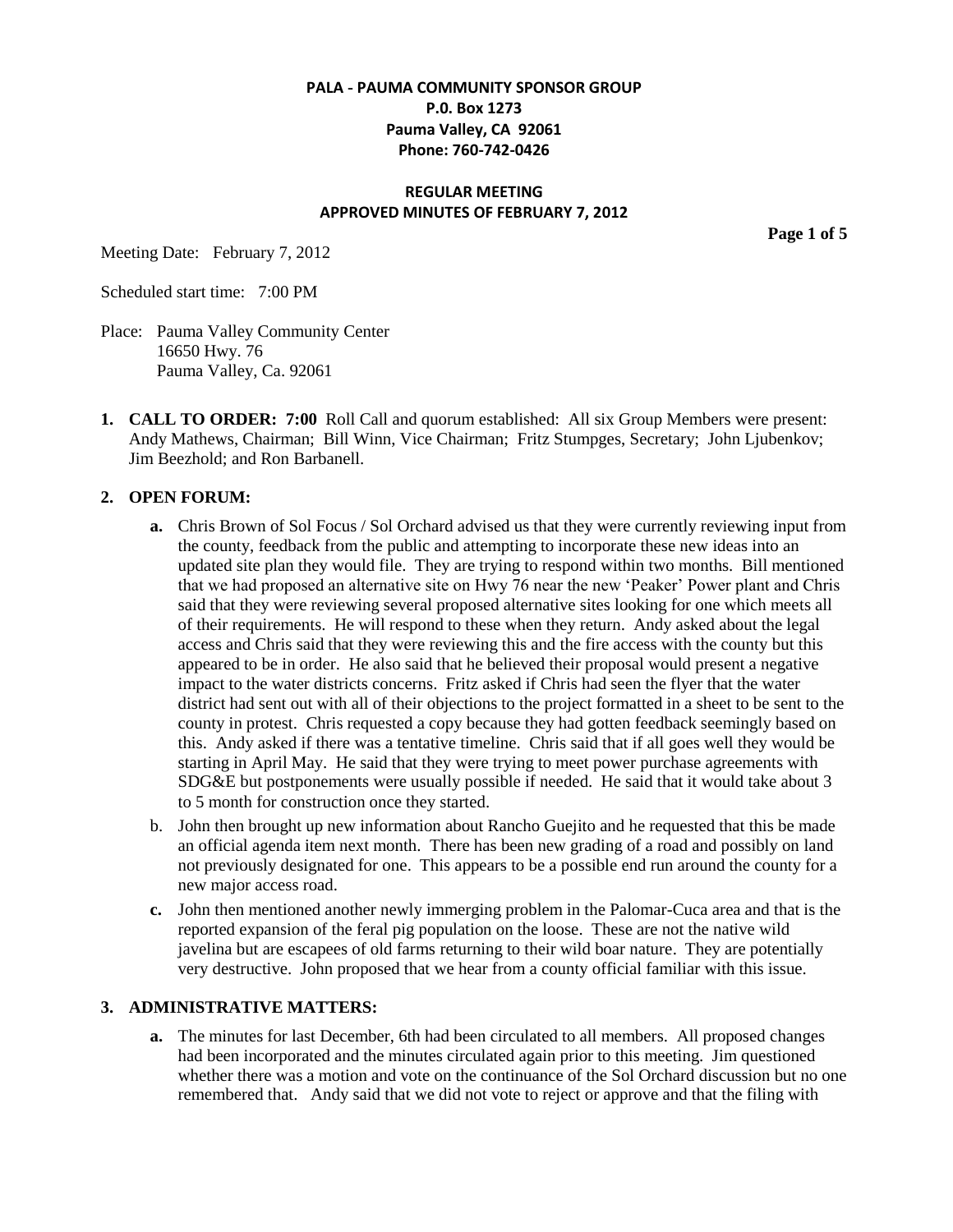the county was a continuance. Bill moved to approve the December minutes, Ron made the second and the minutes were approved 6-0.

- **b.** An Operating Expense invoice for the rent of the hall for the last quarter of 2011 was submitted. Andy requested a motion to approve the \$105 for the \$35/Month bill. Bill moved and Ron seconded and it was passed 6-0.
- **c.** Requests to serve as a Pala Pauma Sponsor Group member were made and this request's publication and posting in the local paper was mentioned. Andy stated that we had one request that had been submitted and that was from Robert Smith, Chairman of the Pala Band of Luiseno Indians. His 22 years as Chairman and 11 or so years on SANDAG attest to his involvement and commitment to serve the community. Chairman Smith spoke of this and also his serving with the Lions club. He spoke of his desire to be involved with this planning group and of the benefit we could have with his shared experience and knowledge. Fritz asked if he would have time for these monthly meetings considering his existing important commitments and he said that he would. Andy explained the appointment process by Supervisor Bill Horn and then entertained a motion to submit his application to the county. Ron moved that we do so and Fritz gave a second. Then Bill began a discussion to consider the potential loss of two members of our board on any discussion and voting on issues with the Tribe. He thought that since Ron's son worked for the tribe also, that this might force Ron to recuse himself also. Andy reaffirmed Bill's position that should there be any conflict of interest then that person would not be able to either be present for the discussion or vote on such an issue. Chairman Smith reminded us that Jeremy was only a volunteer and not paid. Then Jim brought up the point that we had considered Benai Calac for this same position. He also said that she was under the impression that we had no desire for her to serve here. Andy said that we had indeed received her application in November of last year. He said that on November 14 we sent her an email informing her that her application was defective in that she listed the group that she desired to be on as that of her own tribe. And secondly he also left her a phone message on the supplied number. After this discussion Fritz withdrew his second of the motion and stated that he couldn't support it until the confusion with Benai was straightened out. Bill then seconded the motion to approve the submittal of Chairman Smith. Jim again said that he too would like to wait until we hear from Benai. Andy read the email he sent her explaining what was wrong and more discussion ensued. Ron's motion was read again, Bill gave a second, and the vote to approve passed by 4 for, 1 opposed (Jim), and 1 abstained (Fritz).

### 4. **DISCUSSIONS:**

**a.** We then heard and saw a presentation by Dore Bietz on the Indians' perspective with regards to our current Fee to Trust issues (FTT). She presented a review of the Tribe's historical relationship with and need for their land, what the Trust Land process is, the procedures involved in the transfer of land from fee to trust, and Tribal Land Use Decisions and how they work with neighboring lands in decision making. She explained that the Pala Bands' issues are shared by tribes throughout California. Tribal land is only a fraction of what was promised them. The land takeover that took so many years to spread to California, progressed extremely quickly here. There are 111 tribes in California; out of the 567 that are recognized throughout the whole US. So we have a large percentage of the tribes with about the smallest percentage of lands. There are only about 450,000 acres of trust land here, nowhere near the 8.5 million acres that were promised them in 1851. Many tribes were forcibly moved to new reservations, including the Pala Band in 1903. They currently have a little over 12,000 acres for the Cupueno/Luiseno Tribes that once occupied the recent Warner Springs Area. Many tribes are currently landless and Chairman Smith also works with a group trying to acquire lands for them through the FTT. Trust lands are lands held by the Federal Government for the benefit of current and future generations of tribal members. Trust land falls under the governance of tribal authority and in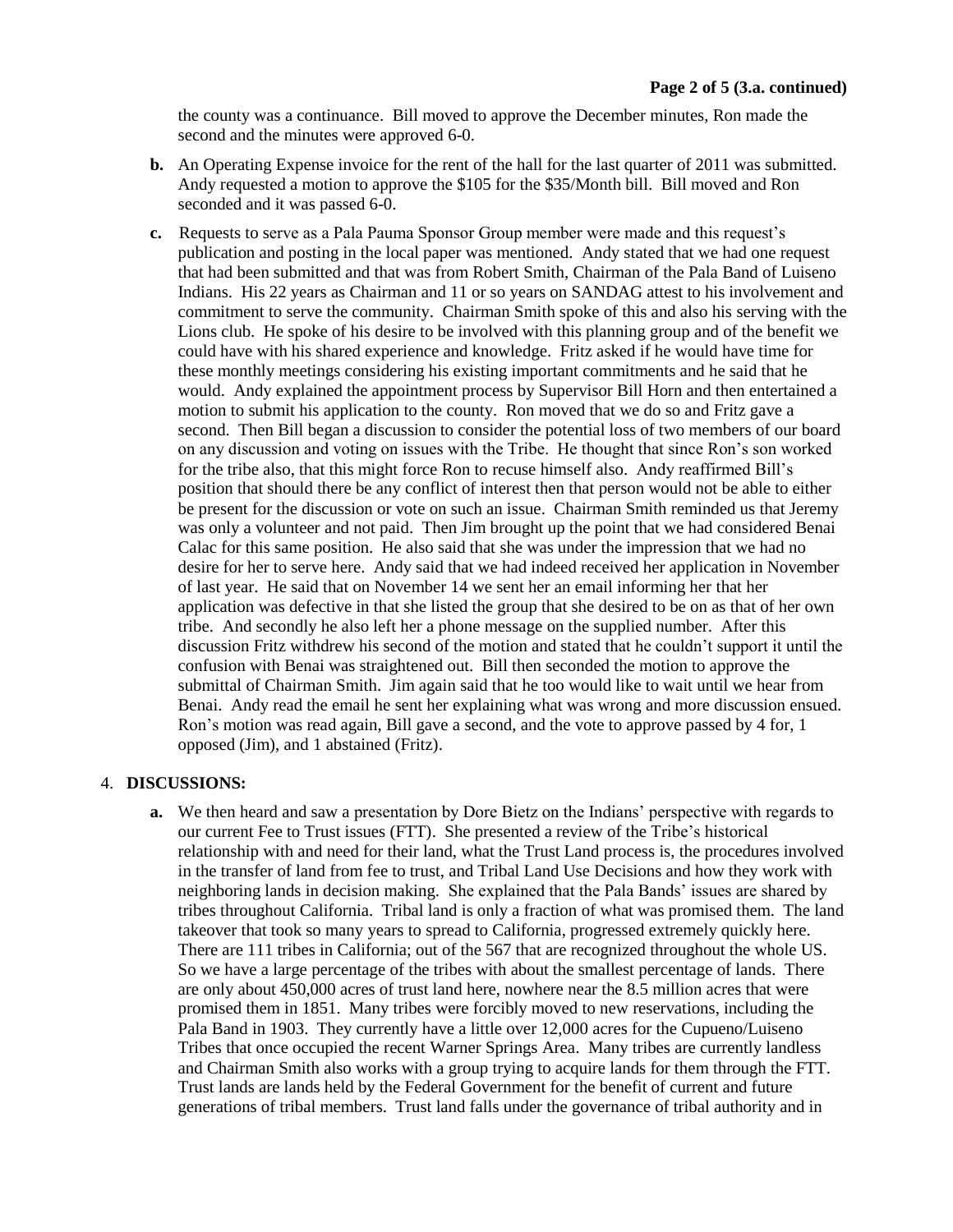general doesn't follow state laws. This status creates limitations on the use of the land and often requires more strict controls of the federal government for most actions.

Ms. Bietz continued to outline that Fee to Trust is the most important mechanism for the restoration of tribal lands. It was created by the 1934 Indian Reorganization Act to compensate for the unjust taking of tribal land. It is discretionary and highly regulated. It can only be conferred by the Secretary of the Interior, the congress or in some cases judges. To acquire land by FTT first the tribe must buy the land that was unjustly taken from them, and then go through a long regulatory process (including NEPA) for approval. Then they must give the land to the US government to be held in 'Trust'. They also have to present a need for the land and also specify a proposed use of it.

Ms. Bietz then spoke about the impact on the state by removing the land from tax rolls. She stated that most times the tribes are compensating, or in lieu of taxes, are contributing to the local economy through jobs or scholarships or through their gaming compacts they are contributing far more than amount that would be collected on the properties. Pala may do this but the overall affect of all tribes on the counties and state needs to be reviewed further.

There are many jurisdictional and governance issues that must be addressed. The underfunded US government is allowing the tribes to provide more and more of their own services.

After completing a thorough application it is submitted to the BIA and then reviewed by all of the other state, local governments, environmental entities and tribes. Responses are then addressed until all issues have been resolved. Then the BIA issues a notice of proposed decision. After all appeals are addressed there is a final review. The land is then brought into the Trust through the title process.

Once the tribe has control of the land it is controlled internally through committees, processes ordinances and plans. They take seriously their responsibility to the tribe in their land use decisions.

After the presentation, Andy clarified that the land that is purchased for FTT does not have to have belonged to the tribe previously. He then mentioned a disparity in that the tribe has a right to have input into land use decisions outside the tribe but no one outside has the same right. Dore added that the tribe can have input but no decision authority. Andy then clarified that the Secretary of the Interior may delegate decisions down to the director of the BIA.

Bill read from the FTT handbook, Version II dated July 13,2011; where it states that the written application for FTT has to:

1.d Need for acquisition of the property

- 1) Economical Development
- 2) Tribal Self-Determination
- 3) Indian Housing (non-commercial)

1.e Purpose in which the property is to be used.

Then Bill stated a major community concern is that the Indians promise whatever is necessary to get the approval. Once the Application for FTT has been accepted based on a justification for NEED and USE and the land goes into Sovereign Indian Nation Land, there is no system to monitor and make sure that the need and use justifications are followed. The Tribe then can do anything they want with the land because of 'Tribal Self-Determination'. Dore explained that sometimes the Tribes justify the NEED and USE for one reason and then due to other things it becomes necessary to use the land for other reasons. That is why the words 'Tribal Self-Determination' are in the 1934 IRA. Bill explained that is why a lot of people in the community FEAR this portion of the 1934 IRA and distrust the Indian Tribes. Maybe we should change it so that if the land is not used for what the justification was written up for; it should have to be resubmitted for approval for the new need and use. Dore said that she could understand the concern and maybe the law should be changed; however what the tribes are currently doing are within the 1934 IRA.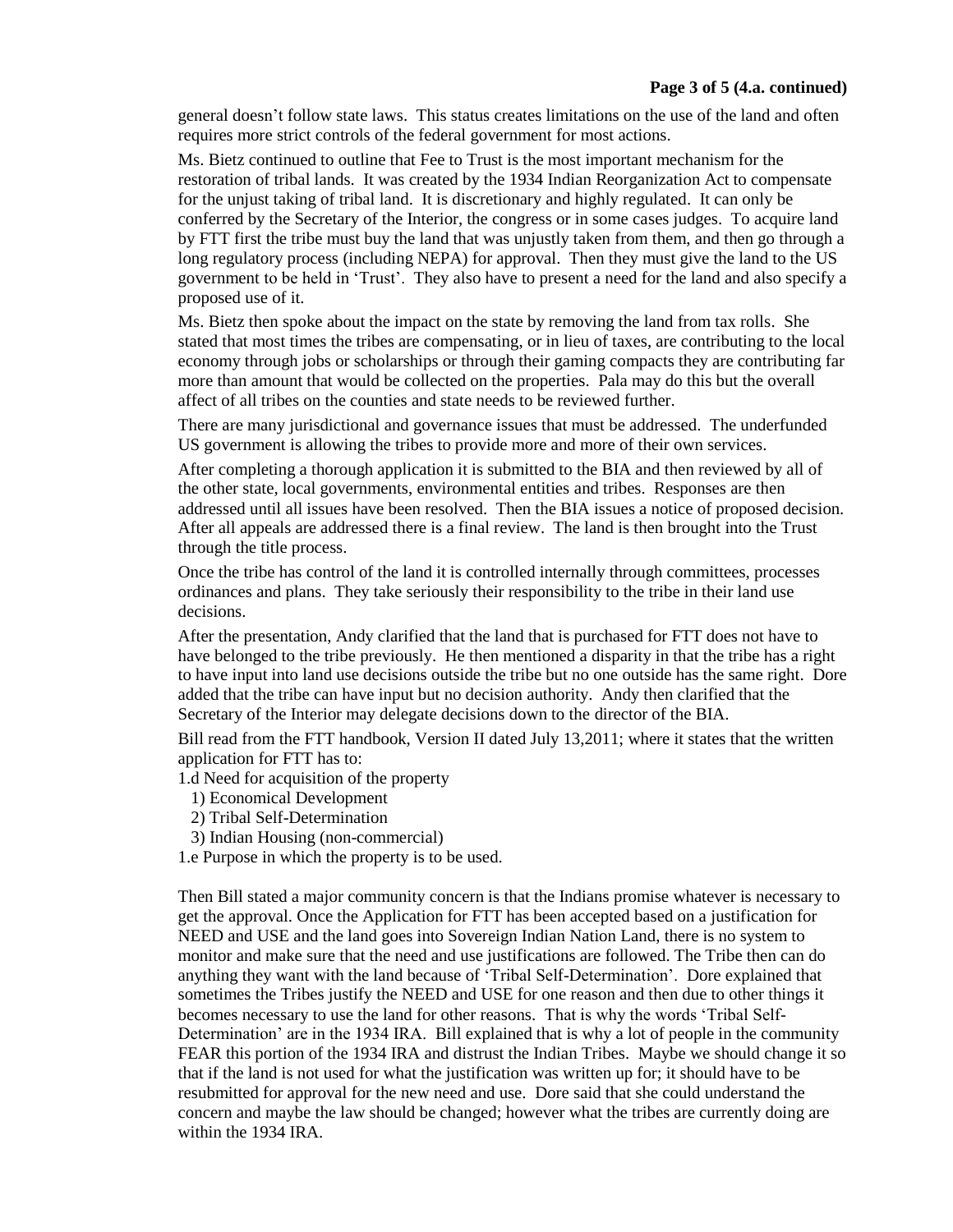#### **Page 4 of 5 (4.a. Continued)**

Andy then asked how will we work together to balance the needs of both communities equitably? Then LaVonne Peck the Tribal Chair Person from LaJolla spoke of the great trials and expenses that they had to endure just to bring 10 acres into their non-gaming tribal lands. Ron then spoke about moving forward in trying talk to each other in trying to preserve this beautiful valley. Then the Vice Chair Person from Rincon, Stephanie Spencer spoke about monitoring. Non-Indians purchased 10 acres within the reservation and because of the disrepair and hazardous materials present there was a big explosion during one of the fires and toxic compounds were spread. They have had to spend over a million dollars trying to get the land cleaned up properly…talk about bad monitoring. Andy concluded the discussion by emphasizing the importance of this communication which we began this night. He then added Ron to the membership of the subcommittee and asked Bill, chair of the FTT subcommittee, to find new persons from the community to balance the input and continue this dialogue. A person in the Rincon delegation requested that because TAXES were such a big issue they be left out of the Sub-Committee meeting and it focus on land use issues. The audience made one further suggestion, that we bring in a representative from the BIA to educate us on their perspective of FTT.

- **b.** Ali Shaqouri, the representative from Warner Ranch came to let us know that they hadn't yet submitted their proposal to the county and that they wanted to let us know the details only after they had a concrete proposal ready. They were to submit March  $1<sup>st</sup>$  and will then attend next month's meeting. He said that their proposal will address all our previous concerns about water and sewer and the SSA's.
- **c.** The Counties 13 page Report on Red Tape Task Force Reduction had been circulated prior to the meeting and so had the Draft Bullet Point response from the joint planning and sponsor group meeting. Tonight's meeting update shows that the county has scheduled an agenda item to consider rescinding its decisions of December 7, 2011 and is scheduled to propose a complete rehearing meeting on February  $29<sup>th</sup>$ . This will give staff and groups time to study the proposal and to submit comments. This will at least give the facade that they are considering someone else besides their handpicked group of developers that drew up the original proposal. All 26 north county planning groups have gotten together to plan a unified response to those proposals made in the initial declaration (above mentioned Bullets sheet). These proposals need to be considered by each group and restated considering their own concerns. This will be submittal at the February  $29<sup>th</sup>$  BOS meeting. The proposals include NOT considering disbanding of the local groups. This would minimize or even eliminate public participation in planning. Improving the groups, and their and the counties' routines could markedly improve the way land use planning is effected in the county. The proposal will included specific proposals for these improvements. A motion was made by Ron to have Andy, in cooperation with the other groups, translate the bullets into a response that contains our individual concerns. We are to reply to him with our inputs. Bill gave a second and the vote was unanimous, 6-0, in favor.
- **d.** The Draft of the Single Family Residential Design Guidelines, a copy of which we were each given was then considered. Andy stated that in light of the other current proposals being circulated in the county, this Guideline is "Dead On Arrival" and should only be studied for some future action. It was tabled until future action is requested.
- **e.** The need to improve vehicular and pedestrian safety here at the community center was considered. Pauma Valley Community Association has asked if there is anything that this group can do to help with the finances necessary for road paving and lighting installation. Andy mentioned that we could voice support to PVCA's request for a grant from Supervisor Horn's yearly dispersions from his Community Enhancement Fund and Andy also asked Jim to research the possibility of using our PLDO funds in some way.